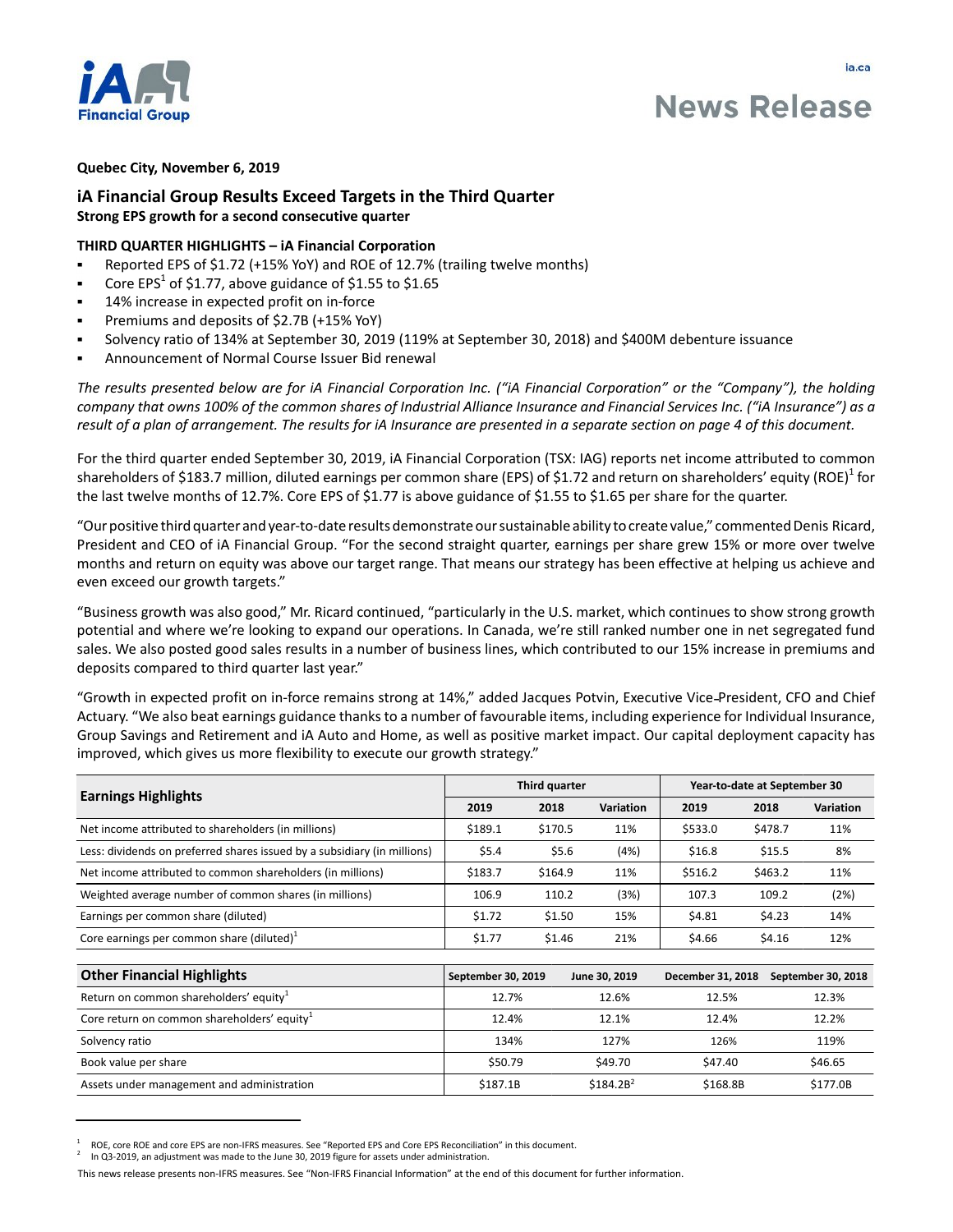*The results of iA Financial Corporation for the third quarter of 2019 are presented on a consolidated basis with those of its subsidiaries, including iA Insurance. As a result of a plan of arrangement, iA Financial Corporation became the successor issuer and the financial results of iA Insurance for the year ended December 31, 2018 constitute the financial results of iA Financial Corporation. The comparative data for 2018 presented herein is therefore the same as the data for iA Insurance.*

*Profitability -* For the third quarter ended September 30, 2019, iA Financial Corporation reports diluted earnings per share (EPS) of \$1.72, an increase of 15% from \$1.50 in the same quarter of 2018. Core EPS was \$1.77 and was above guidance of \$1.55 to \$1.65.

The following table reconciles reported and core EPS for the third quarter. Adjustments applied in the Company's core EPS calculation are explained in the section titled "Non-IFRS Financial Information."

| <b>Reported EPS and Core EPS Reconciliation</b>                         |               |         |                  |                              |         |                  |  |
|-------------------------------------------------------------------------|---------------|---------|------------------|------------------------------|---------|------------------|--|
|                                                                         | Third quarter |         |                  | Year-to-date at September 30 |         |                  |  |
| (On a diluted basis)                                                    | 2019          | 2018    | <b>Variation</b> | 2019                         | 2018    | <b>Variation</b> |  |
| <b>Reported EPS</b>                                                     | \$1.72        | \$1.50  | 15%              | \$4.81                       | \$4.23  | 14%              |  |
| <b>Adjusted for:</b>                                                    |               |         |                  |                              |         |                  |  |
| Specific items:                                                         |               |         |                  |                              |         |                  |  |
| Unusual income tax gains and losses                                     |               |         |                  | (50.04)                      | \$0.07  |                  |  |
| PPI purchase price and goodwill adjustments                             | \$0.08        |         |                  | \$0.08                       |         |                  |  |
| Market-related gains and losses                                         | (50.05)       | (50.04) |                  | (50.23)                      | (50.05) |                  |  |
| Policyholder experience gains and losses in excess of \$0.04 EPS        | \$0.03        |         |                  | \$0.03                       | (50.09) |                  |  |
| iA Auto and Home experience gains and losses in excess of<br>\$0.04 EPS | (50.01)       |         |                  | (50.01)                      |         |                  |  |
| Usual income tax gains and losses in excess of \$0.04 EPS               |               |         |                  | \$0.02                       |         |                  |  |
| <b>Core EPS</b>                                                         | \$1.77        | \$1.46  | 21%              | \$4.66                       | \$4.16  | 12%              |  |

The following items presented in the Sources of Earnings section of the Company's Financial Information Package explain the differences between management's expectations and reported earnings for the three-month period ended September 30, 2019. All figures are after tax unless otherwise indicated. This information contains non-IFRS measures.

*Expected profit on in-force* increased 14% year over year to \$206.9 million, reflecting growth in all lines of business. In particular, US Operations and Group Insurance were up 35% and 24% respectively.

For the third quarter of 2019, the Company reports a total net market-related and policyholder experience gain of \$0.03 EPS (\$3.6 million) versus management expectations. Details follow by line of business.

*Individual Insurance* reported an experience gain of \$0.05 EPS (\$5.8 million), resulting from favourable policyholder (lapse) experience (+\$0.03 EPS), favourable morbidity (+\$0.02 EPS), positive market impact on universal life insurance policies (+ \$0.01 EPS) and various other positive items (+\$0.01 EPS). Commission income from the PPI subsidiary was lower than expected (-\$0.02 EPS), with a similar impact anticipated for the fourth quarter.

*Individual Wealth Management* reported favourable experience for the quarter (gain of \$4.5 million or +\$0.04 EPS), due to the positive market impact on the segregated fund hedging program.

*Group Insurance* recorded a loss of \$0.07 EPS for the quarter (-\$7.2 million). Experience in Employee Plans was unfavourable for long-term disability insurance (-\$0.03 EPS) as well as other coverages (-\$0.01 EPS). In Dealer Services (including car loans), experience was below expectations, mainly for creditor insurance (-\$0.02 EPS). Lastly, in Special Markets Solutions, experience was slightly unfavourable, primarily for travel insurance (-\$0.01 EPS).

*Group Savings and Retirement* reported a gain of \$0.03 EPS (\$3.2 million), mainly due to favourable longevity experience.

*US Operations* reported an experience loss of \$0.02 EPS ( \$2.7 million), due to unfavourable experience in the Individual Insurance division (-\$0.01 EPS) and higher expenses in the Dealer Services division (-\$0.01 EPS).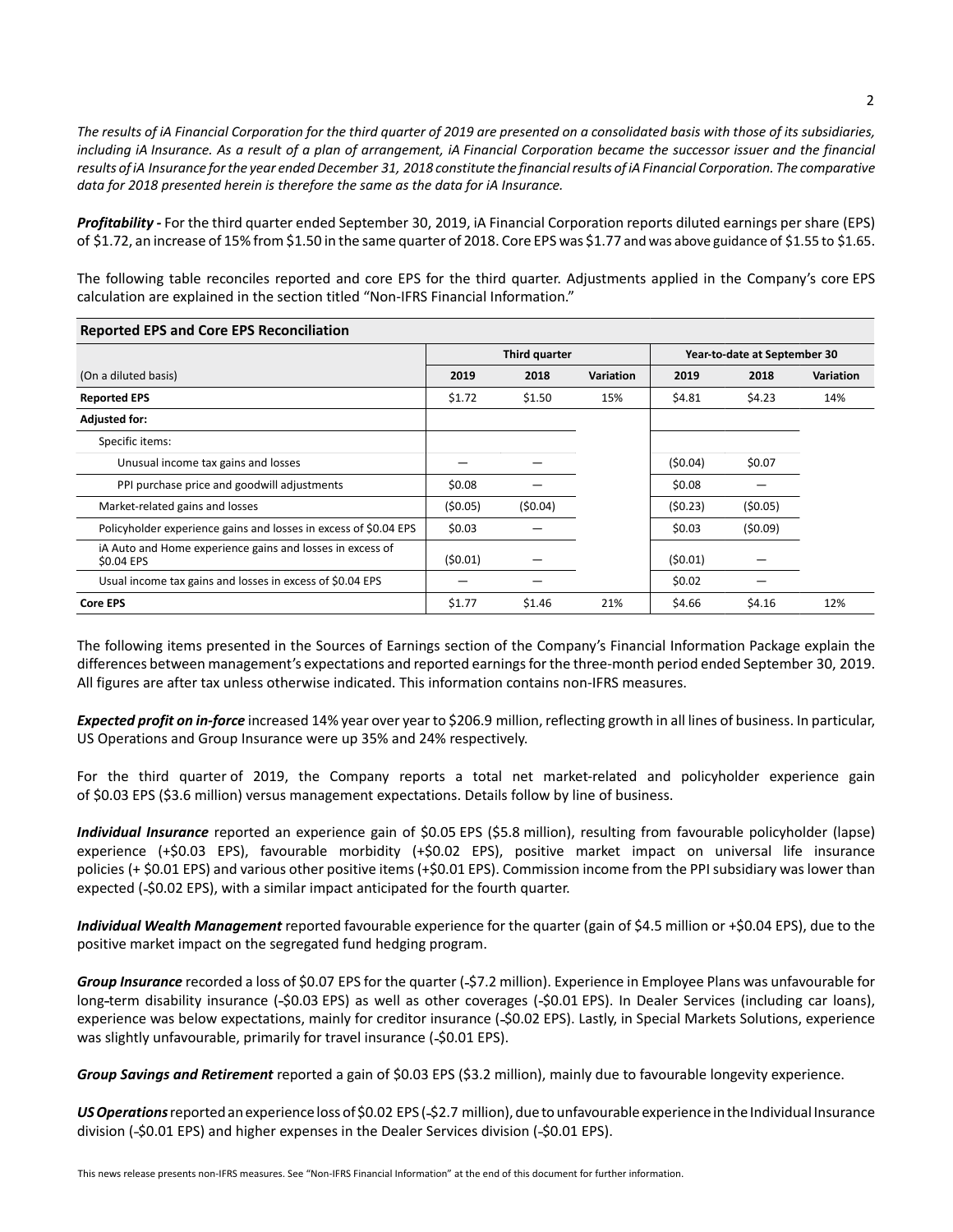*Strain in the Individual Insurance and US Operations sectors -* Strain on new business amounted to \$1.7 million pre-tax, or 2% of sales for the quarter, representing a gain of \$0.01 EPS mainly due to a favourable sales mix.

PPI Management Inc. (PPI) purchase price and goodwill adjustments - The Company concluded the final settlement of the PPI acquisition price. The contingent consideration was settled for less than initially planned. At the same time, the financial projections of the subsidiary were reviewed, which led to a goodwill impairment. This resulted in a negative net impact on third quarter results of \$8.5 million on a non-taxable basis (-\$0.08 EPS).

Income on Capital - Income on capital reached \$40.1 million pre-tax, representing a gain of \$0.07 EPS. Financing expenses were lower than expected due to the debenture redemption in May (+ \$0.02 EPS), and experience at iAAH was very favourable (+ \$0.05 EPS).

*Income Taxes -* The effective tax rate for the quarter of 21.6% is within guidance of 20% to 22%. As announced in the second quarter, the implementation of a new investment strategy led to a recurring reduction in the tax advantage generated by the decrease in dividend income from Canadian companies ( \$0.01 EPS). At the same time, tax optimization efforts led to a favourable adjustment in the income tax calculation related to the Company's status as a multinational insurer (+\$0.02 EPS).

*Business Growth -* Premiums and deposits of over \$2.7 billion were up from the same quarter last year (+15%), reflecting strong growth in the Individual Wealth Management and Group Savings and Retirement business lines, among others. Assets under management and administration of \$187.1 billion were up 2% quarter over quarter and 6% year over year owing to market growth and the influx of new assets.

The retail insurance sector in Canada reported total sales of \$47.0 million. Total premium sales were down year over year (-5%), while minimum premium sales were up (+5%).

In retail wealth management, guaranteed product sales of \$162.0 million were up significantly from the previous year. Gross sales of segregated funds amounted to \$576.4 million (+24%), and net sales were \$167.8 million compared to \$63.1 million a year earlier. Gross sales of mutual funds totalled \$465.2 million (+5%) with net outflows of \$127.9 million.

The group insurance sector is made up of three divisions. In the Employee Plans division, sales totalled \$12.9 million, up 37% from the same quarter last year. In the Dealer Services division, sales totalled \$299.7 million (+13%). By product, P&C sales were \$70.6 million (+7%), creditor insurance sales were \$97.6 million (-10%) and non-prime car loan originations totalled \$131.5 million (+45%). Lastly, sales in the Special Markets Solutions division amounted to \$62.9 million (+9%).

The group savings and retirement sector reported total sales of \$446.5 million versus \$323.3 million a year earlier, an increase of 38%.

In the U.S., the momentum continued with individual insurance sales growing 23% to US \$25.9 million and dealer services sales growing 12% to US \$117.5 million.

At iA Auto and Home, written premiums in the third quarter were up 10% year over year at \$96.2 million.

*Debenture issuance -* On September 19, 2019, the Company announced an offering of 3.072% fixed/floating subordinated debentures due September 24, 2031, with a nominal value of \$400 million.

*Financial position* **-** At September 30, 2019, the solvency ratio was 134%, compared with 127% at June 30, 2019 and 119% a year earlier. This is above the Company's target range of 110% to 116%. The change during the third quarter is the net result of the debenture issuance (+6 percentage points) and organic capital generation (+1 percentage point). The debt ratio at September 30, 2019 was 22.4%.

*Book value* **-** The book value per common share was \$50.79 at September 30, 2019, up 2% from the last quarter and 9% over twelve months.

*Normal Course Issuer Bid* **-** Under the program in effect from November 12, 2018 to November 11, 2019, the Company redeemed 0.3 million shares in the third quarter for a total value of \$15.2 million. Between November 12, 2018 and September 30, 2019, iA Financial Group redeemed 3.9 million shares, representing 3.6% of its shares at November 1, 2018. In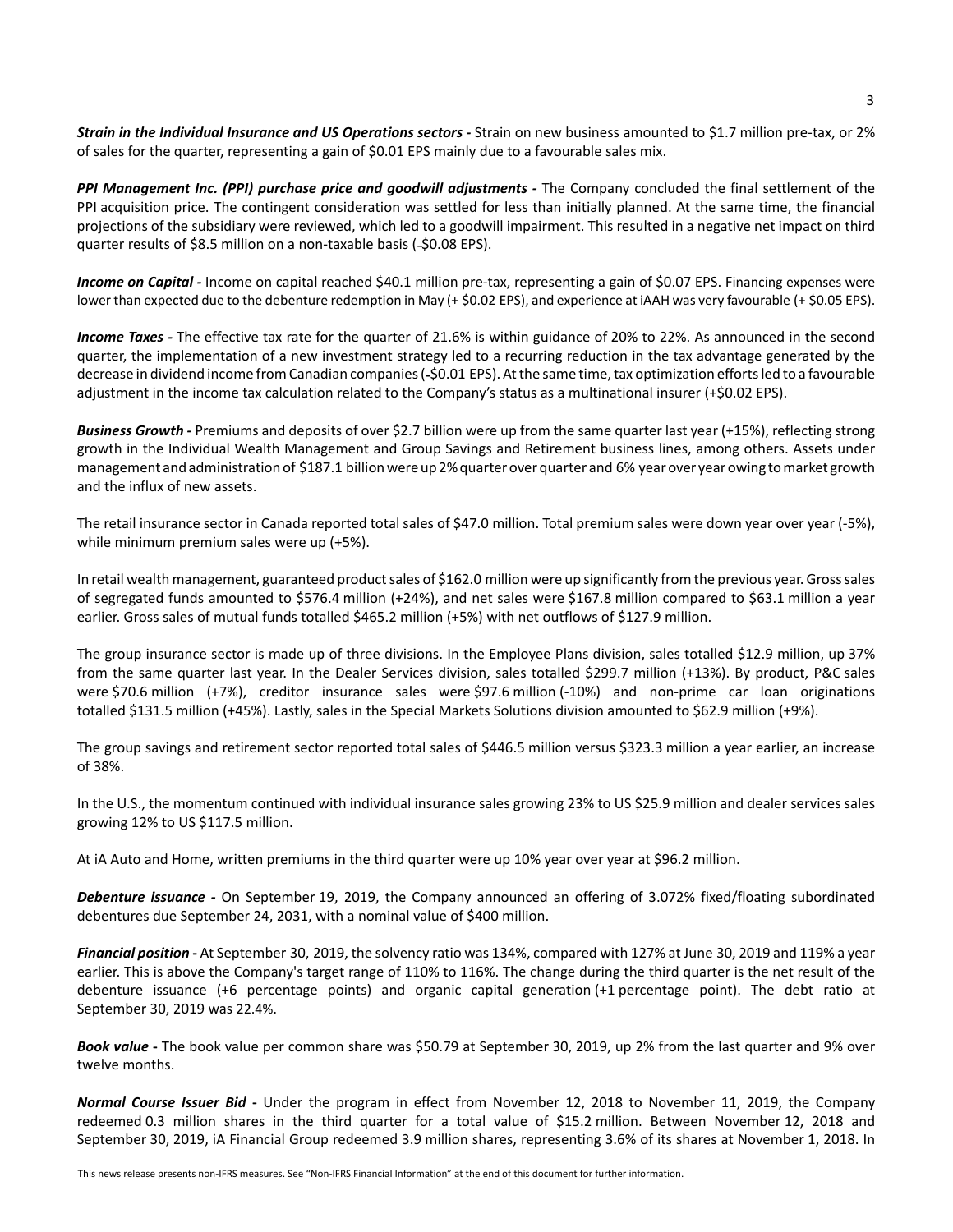addition, with the approval of the Toronto Stock Exchange and the Autorité des marchés financiers, the Company plans to redeem, under a Normal Course Issuer Bid between November 12, 2019 and November 11, 2020, up to 5,335,397 common shares, representing approximately 5% of its 106,707,949 common shares issued and outstanding at November 1, 2019. The redemption purchases will be made at market price at the time of purchase through the facilities of the Toronto Stock Exchange or an alternative Canadian trading system, in accordance with market rules and policies. The common shares redeemed will be cancelled.

*Annual actuarial assumption review* **-** The annual review of actuarial assumptions has begun and will be finalized in the coming weeks. The final results will be reported on February 13, 2020, with the fourth quarter 2019 results disclosure. The Company believes that the total impact of this review on the fourth quarter 2019 results will be immaterial.

*Dividend* **-** The Board of Directors approved a quarterly dividend of 45 cents per share on the outstanding common shares of iA Financial Corporation. This dividend is payable on December 16, 2019 to shareholders of record at November 22, 2019.

*Dividend Reinvestment and Share Purchase Plan -* Registered shareholders wishing to enrol in iA Financial Corporation's Dividend Reinvestment and Share Purchase Plan (DRIP) so as to be eligible to reinvest the next dividend payable on December 16, 2019 must ensure that the duly completed form is delivered to Computershare no later than 4:00 p.m. on November 15, 2019. Enrolment information is provided on iA Financial Group's website at ia.ca under *About iA,* in the *Investor Relations/Dividends* section. Common shares issued under iA Financial Corporation's DRIP will be purchased on the secondary market and no discount will be applicable.

# *Market Guidance for 2019 for iA Financial Corporation*

- Earnings per common share: target range of \$5.75 to \$6.15
- Return on common shareholders' equity (ROE): target range of 11.0% to 12.5%
- $\blacksquare$ Solvency ratio: target range of 110% to 116%
- Dividend payout ratio: range of 25% to 35% with the target being the midpoint
- Effective tax rate: target range of 20% to 22%
- Strain on new business: annual target of 6% of sales with quarterly range of 0% to 15%

Guidance for EPS and ROE excludes any potential impact of the year-end assumption review.

## **THIRD QUARTER HIGHLIGHTS – iA Insurance**

*Profitability* – In the third quarter of 2019, iA Insurance recorded net income attributed to its sole common shareholder, iA Financial Corporation, of \$183.4 million, an increase of \$18.5 million over \$164.9 million a year earlier. This growth is mainly explained by increased revenues, essentially in net premiums and investment income.

\_\_\_\_\_\_\_\_\_\_\_\_\_\_\_\_\_\_\_\_\_\_\_\_\_\_\_\_\_\_\_\_\_\_\_\_\_\_\_\_\_\_\_\_\_\_\_\_\_\_\_\_\_\_\_\_\_\_\_\_\_\_\_\_\_\_\_\_\_\_\_\_\_\_\_\_\_\_\_\_\_\_\_\_\_\_\_\_\_\_\_\_\_\_\_\_\_\_\_\_\_\_\_\_\_\_\_\_

*Financial position* – The solvency ratio was 126% at September 30, 2019, compared with 125% at the end of the previous quarter and 119% a year earlier. This is above the minimum required by regulatory authorities as well as iA Insurance's target range of 112% to 116%.

*Dividend* – iA Insurance paid a dividend of \$0.7460 per common share in the third quarter to its sole common shareholder, iA Financial Corporation, for a total of \$81 million. The Board of Directors of iA Insurance also approved a dividend of \$300 million to its sole common shareholder, iA Financial Corporation.

| <b>iA</b> Insurance                          |               |       |           |                              |       |           |  |  |
|----------------------------------------------|---------------|-------|-----------|------------------------------|-------|-----------|--|--|
| <b>Earnings Highlights</b>                   | Third quarter |       |           | Year-to-date at September 30 |       |           |  |  |
| (In millions of dollars)                     | 2019          | 2018  | Variation | 2019                         | 2018  | Variation |  |  |
| Net income attributed to shareholders        | 188.8         | 170.5 | 18.3      | 532.7                        | 478.7 | 54.0      |  |  |
| Less: dividends on preferred shares          | 5.4           | 5.6   | (0.2)     | 16.8                         | 15.5  | 1.3       |  |  |
| Net income attributed to common shareholders | 183.4         | 164.9 | 18.5      | 515.9                        | 463.2 | 52.7      |  |  |

| <b>Other Financial Highlights</b>      | September 30, 2019 | June 30, 2019 | December 31, 2018 | September 30, 2018 |
|----------------------------------------|--------------------|---------------|-------------------|--------------------|
| Total capital (in millions of dollars) | 6.510.6            | 6.418.5       | 6.619.5           | 6.586.4            |
| Solvency ratio                         | 126%               | 125%          | 126%              | 119%               |

\_\_\_\_\_\_\_\_\_\_\_\_\_\_\_\_\_\_\_\_\_\_\_\_\_\_\_\_\_\_\_\_\_\_\_\_\_\_\_\_\_\_\_\_\_\_\_\_\_\_\_\_\_\_\_\_\_\_\_\_\_\_\_\_\_\_\_\_\_\_\_\_\_\_\_\_\_\_\_\_\_\_\_\_\_\_\_\_\_\_\_\_\_\_\_\_\_\_\_\_\_\_\_\_\_\_\_\_

This news release presents non-IFRS measures. See "Non-IFRS Financial Information" at the end of this document for further information.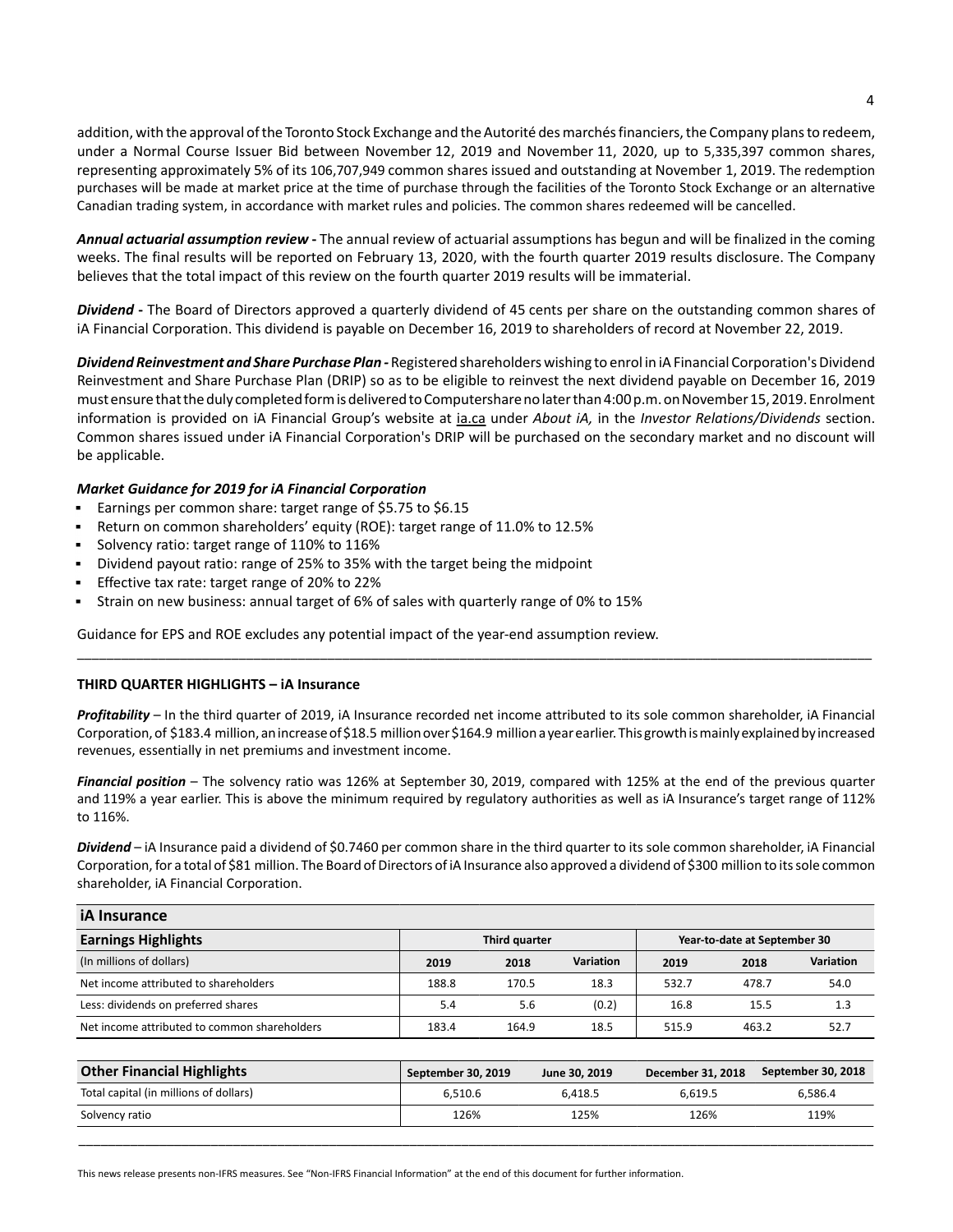### **GENERAL INFORMATION**

#### **Non-IFRS Financial Information**

iA Financial Corporation and iA Insurance (collectively "iA Financial Group") report their financial results and statements in accordance with International Financial Reporting Standards (IFRS). iA Financial Group also publishes certain financial measures that are not based on IFRS (non-IFRS). A financial measure is considered a non-IFRS measure for Canadian securities law purposes if it is presented other than in accordance with the generally accepted accounting principles used for the companies' audited financial statements. These non IFRS financial measures are often accompanied by and reconciled with IFRS financial measures. For certain non-IFRS financial measures, there are no directly comparable amounts under IFRS. iA Financial Group believes that these non-IFRS financial measures provide additional information to better understand iA Financial Group's financial results and assess its growth and earnings potential, and that they facilitate comparison of the quarterly and full-year results of iA Financial Group's ongoing operations. Since non-IFRS financial measures do not have standardized definitions and meaning, they may differ from the non-IFRS financial measures used by other institutions and should not be viewed as an alternative to measures of financial performance determined in accordance with IFRS. iA Financial Group strongly encourages investors to review its financial statements and other publicly-filed reports in their entirety and not to rely on any single financial measure.

Non-IFRS financial measures published by iA Financial Corporation include, but are not limited to: return on common shareholders' equity (ROE), core earnings per common share (core EPS), core return on common shareholders' equity (core ROE), sales, net sales, assets under management (AUM), assets under administration (AUA), premium equivalents, deposits, sources of earnings measures (expected profit on in-force, experience gains and losses, strain on sales, changes in assumptions, management actions and income on capital), capital, solvency ratio, interest rate and equity market sensitivities, loan originations, finance receivables and average credit loss rate on car loans.

The analysis of profitability according to the sources of earnings presents sources of income in compliance with the guideline issued by the Office of the Superintendent of Financial Institutions and developed in co-operation with the Canadian Institute of Actuaries. This analysis is intended to be a supplement to the disclosure required by IFRS and to facilitate the understanding of iA Financial Corporation's financial position by both existing and prospective stakeholders to better form a view as to the quality, potential volatility and sustainability of earnings. It provides an analysis of the difference between actual income and the income that would have been reported had all assumptions at the start of the reporting period materialized during the reporting period. It sets out the following measures: expected profit on in-force business (representing the portion of the consolidated net income on business in force at the start of the reporting period that was expected to be realized based on the achievement of best estimate assumptions); experience gains and losses (representing gains and losses that are due to differences between the actual experience during the reporting period and the best estimate assumptions at the start of the reporting period); new business strain (representing the point-of-sale impact on net income of writing new business during the period); changes in assumptions, management actions and income on capital (representing the net income earned on iA Financial Corporation's surplus funds).

Core earnings per common share is a non-IFRS measure used to better understand the capacity of iA Financial Corporation to generate sustainable earnings.

Management's estimate of iA Financial Corporation's core earnings per common share excludes: 1) specific items, including but not limited to year end assumption changes and unusual income tax gains and losses; 2) market gains and losses related to universal life policies, investment funds (MERs) and the dynamic hedging program for segregated fund guarantees; 3) gains and losses in excess of \$0.04 per share, on a quarterly basis, for strain on Individual Insurance sales, for policyholder experience by business segment (Individual Insurance, Individual Wealth Management, Group Insurance, Group Savings and Retirement, US Operations and iA Auto and Home Insurance), for usual income tax gains and losses and for investment income on capital.

Non-IFRS financial measures published by iA Insurance include, but are not limited to: return on common shareholders' equity (ROE), sales, assets under management (AUM), assets under administration (AUA), capital and solvency ratio.

Sales is a non-IFRS measure used to assess iA Financial Group's ability to generate new business. They are defined as fund entries on new business written during the period. Net premiums, which are part of the revenues presented in the financial statements, include both fund entries from new business written and in-force contracts. Assets under management and administration is a non-IFRS measure used to assess iA Financial Group's ability to generate fees, particularly for investment funds and funds under administration. An analysis of revenues by sector is presented in the Analysis According to the Financial Statements section of the Management's Discussion and Analysis.